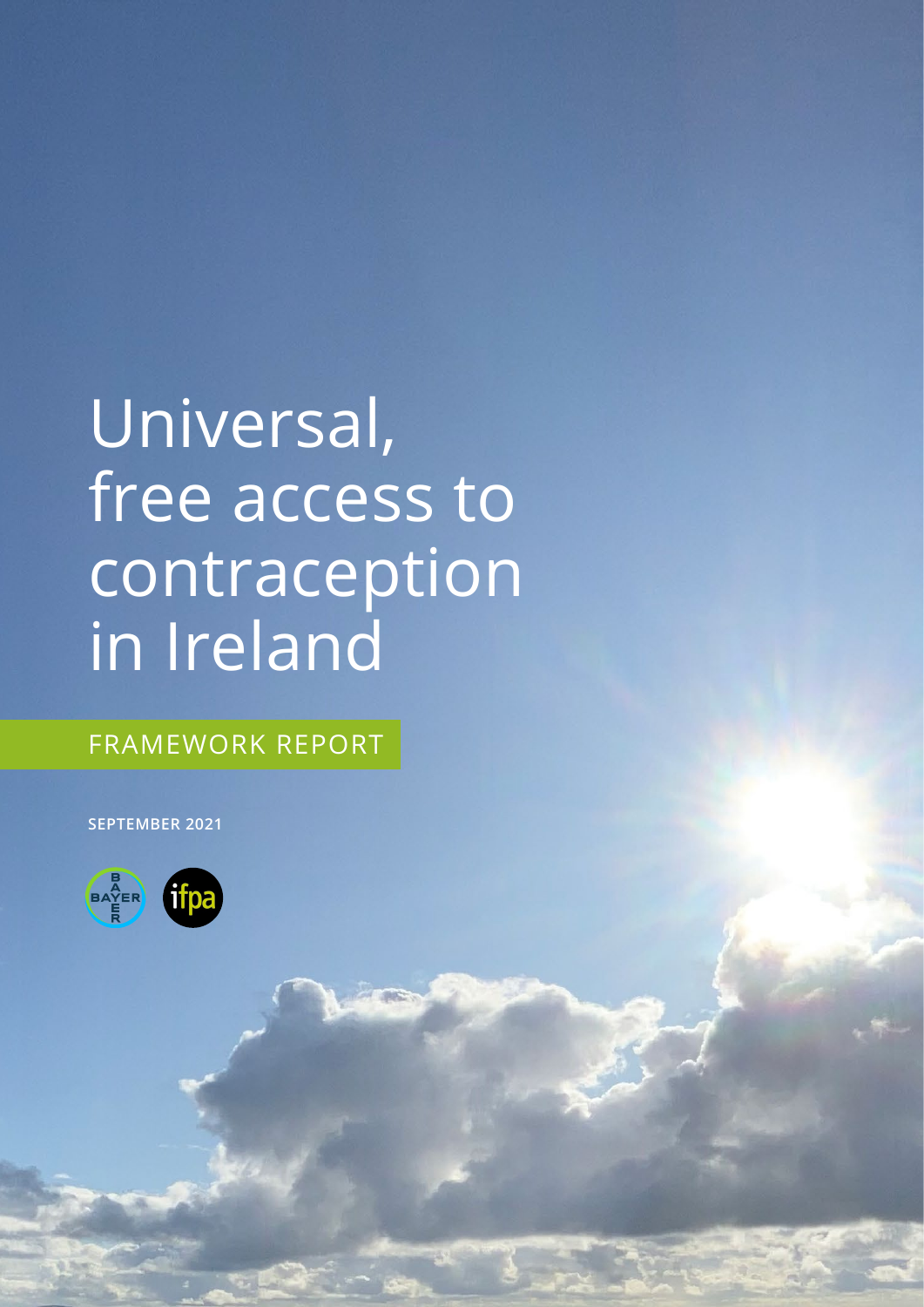# **Contents**

| 1.0 Key principles underpinning universal free access<br>to contraception                | 1  |
|------------------------------------------------------------------------------------------|----|
| 2.0 About this report                                                                    | 2  |
| 3.0 Why now for universal free access to contraception?                                  | 3  |
| 4.0 What should inform a policy of universal free<br>access to contraception in Ireland? | 6  |
| 5.0 Next steps                                                                           | 10 |
| Appendix 1                                                                               | 12 |
| Appendix 2                                                                               | 14 |

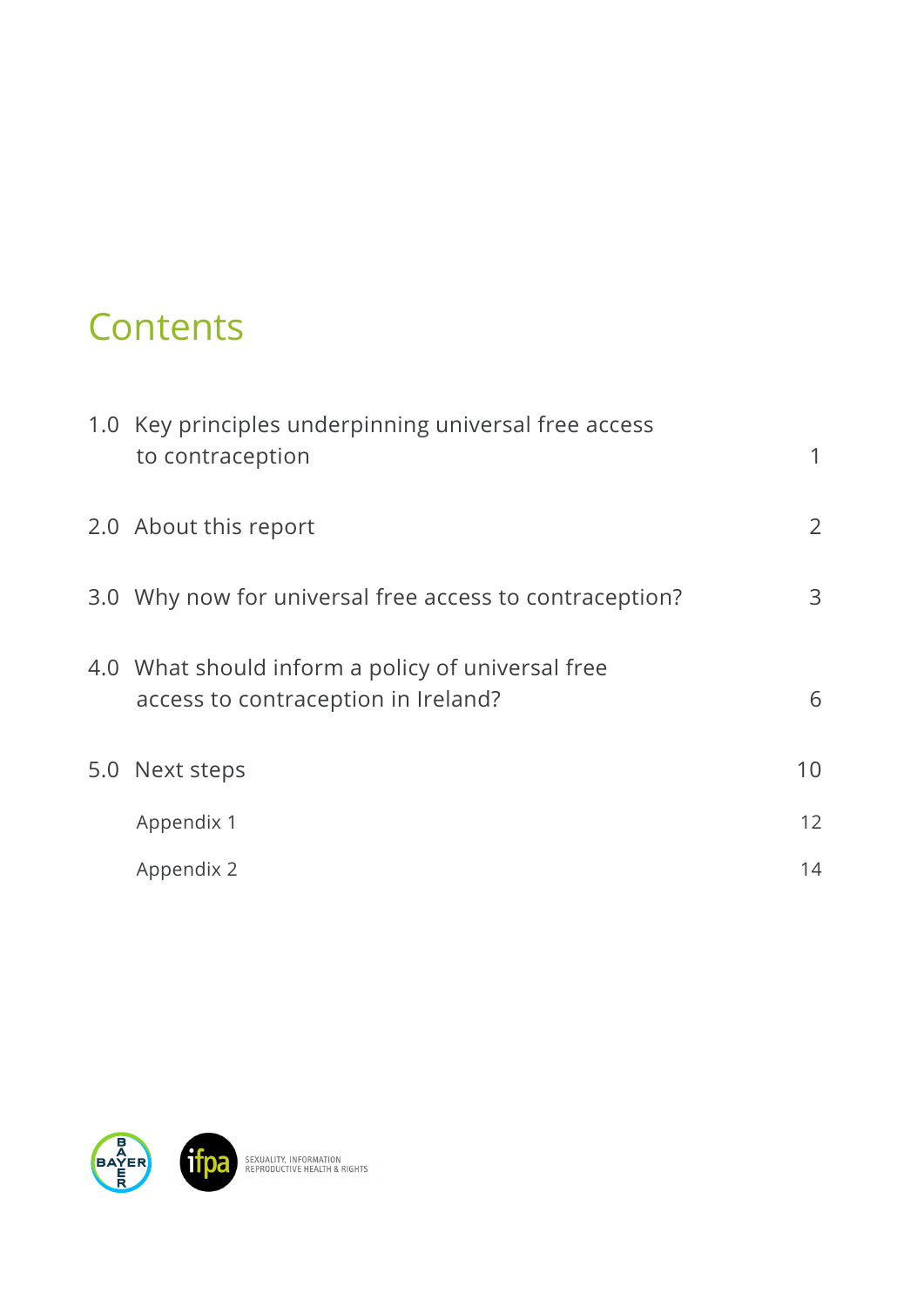# <span id="page-2-1"></span><span id="page-2-0"></span>1.0 Key principles underpinning universal free access to contraception

Contraception is critical to good health, wellbeing and gender equality. According to the World Health Organisation, access to contraceptive information and services enables individuals and couples to live healthy sexual lives, reduce their risk of unintended pregnancies and plan the number and spacing of their children, if any. $1$ 

The following are the key principles, arising from a consultation process $^2$ , that should underpin any policy or legislation to provide universal free access to contraception for women in Ireland who require it.

- 1. Any scheme to provide free access to contraception should be truly universal and apply to all individuals who require contraception. Any phased-in approach, such as an initial roll-out to all under-25s (as provided for under the Programme for Government), should be part of a clear plan with a timeframe for its extension to all those requiring it.
- 2. The scheme should cover the full range of female contraceptive methods, including all forms of Long Acting Reversible Contraception (LARCs) and emergency contraception (see ['Appendix](#page-13-1)  [1'](#page-13-1) for a full description of female contraception, including LARCs).
- 3. The scheme should ensure ample choice of provider and be available through general practice clinics, family planning clinics, health centres, third-level campus health facilities and other locations staffed by suitably qualified and trained healthcare practitioners. In addition to being delivered by trained GPs, suitable trained nurse practitioners should also be engaged in the delivery of the scheme.
- 4. The scheme should be wholly inclusive and non-discriminatory, and consider the needs, priorities and perspectives of disadvantaged groups including young women and girls, migrant women, women with learning or physical disabilities, Traveller women, LGBTI+ people $^{\text{\tiny 3}}$ , and persons who are non-binary.
- 5. Informed decision-making is fundamental to the right to health. The scheme should be supported by accurate information to enable individuals to choose the method that is most appropriate for them, that is comprehensive, evidence-based, accessible and age-appropriate.
- 6. The scheme should be adequately resourced to ensure it is viable for GPs and other providers to deliver it; and to ensure it is inclusive of all female contraception options available on the market.

2 See 'Section 3.0' of this report.

<sup>1</sup> *[Ensuring human rights in the provision of contraceptive information and services: Guidance and recommendations](https://www.who.int/reproductivehealth/publications/family_planning/human-rights-contraception/en/)*. World Health Organisation (2014)

<sup>3</sup> This report uses LGBTI+ people to be broadly inclusive of people who can get pregnant regardless of their sex assigned at birth, their gender identity, their gender expression or their sex characteristics.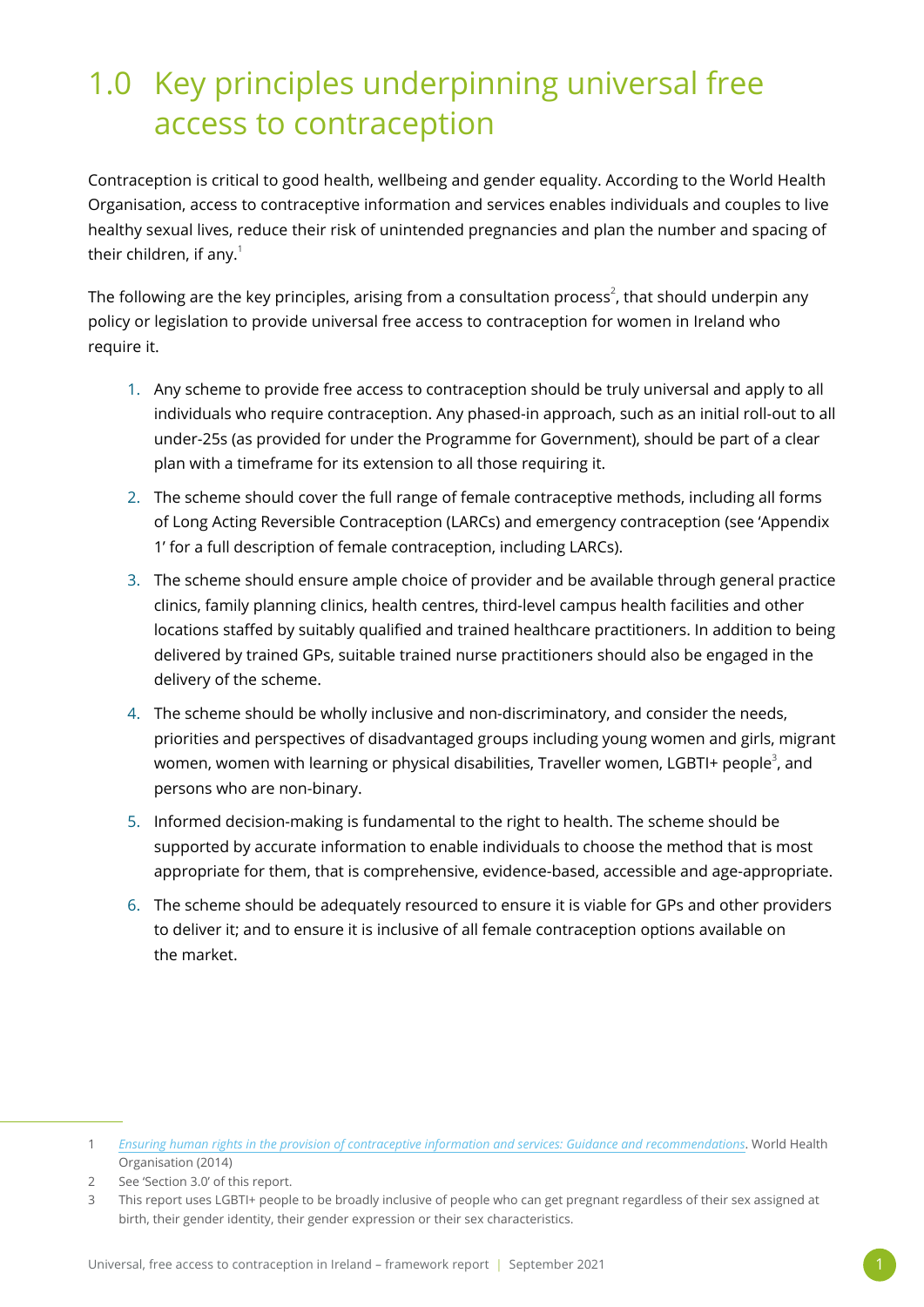# <span id="page-3-0"></span>2.0 About this report

This framework report has been developed to support policy formation in relation to the provision of universal free access to contraception for individuals who require it in Ireland.

This framework report builds on the commitment in the Programme for Government to provide free contraception over a phased period, starting with women aged 17-25, $^{\text{4}}$  emphasising that the time for the delivery of this commitment is now. It makes the case for an expeditious, phased introduction of free contraception starting with those aged 25 and under, and progressing as soon as possible to all those who require access to the scheme.

The report is informed by a review of existing literature and analysis of current legal frameworks pertaining to contraception. In addition, a series of focus group consultations comprising stakeholders concerned with contraception in Ireland were conducted to inform this document. Among those consulted were medical professionals, legal professionals, academics, sexual health and reproductive health professionals, student and youth leaders, representatives of the LGBTI+ community, the Traveller Community, as well as TDs and Senators.<sup>5</sup>

The report has been commissioned by the life-sciences company Bayer. Its development has been supported by the Irish Family Planning Association.

The consultation and research underpinning this report was conducted by DHR Communications and Dr Fergus Ryan, Associate Professor, Department of Law, Maynooth University.

All of those who contributed to the development of this framework document support the principle of universal free access to contraception. While pregnancy is a much-desired outcome for many, the ability to control fertility and to determine the timing and context of pregnancy is crucial for the meaningful realisation of several human rights and to the achievement of gender equality. Access to contraception is vitally important in securing the rights to autonomy, bodily integrity and self-determination. Access to effective and appropriate contraception allows people, particularly women, to explore and express their sexuality and develop relationships in a context where contraception and the timing of any contraception is a matter of choice.

The cost of contraception is a burden which primarily and disproportionately falls on women. For some, this cost is prohibitive and results in limited contraceptive choice and over-reliance on less effective, user-dependent methods that have a higher risk of contraceptive failure. $^6$  The gender inequality in cost and burden can only be resolved by state funding to remove the cost barrier of access to, and choice of, contraceptives.

This framework report contains, at its heart, a set of key principles (see: ['Section 1.0'](#page-2-1)) that should – in the view of the groups consulted – be included in any policy or legislation to underpin the introduction of universal free access to contraception in Ireland. Additional consideration in any policy and supporting legislation are further outlined in this report (see: ['Section 4.0'\)](#page-7-1).

<sup>4</sup> *Programme for Government: Our Shared Future* (Government of Ireland 2020).

<sup>5</sup> See ['Appendix 2'](#page-15-1) of this report for details of consultees.

<sup>6</sup> *[The Contraception Conversation](https://wellwomancentre.ie/wp-content/uploads/2020/11/Dublin_WWC_CONTRACEPTIVE_Report_NOV2020_FINAL.pdf)*, Dublin Well Woman (2020)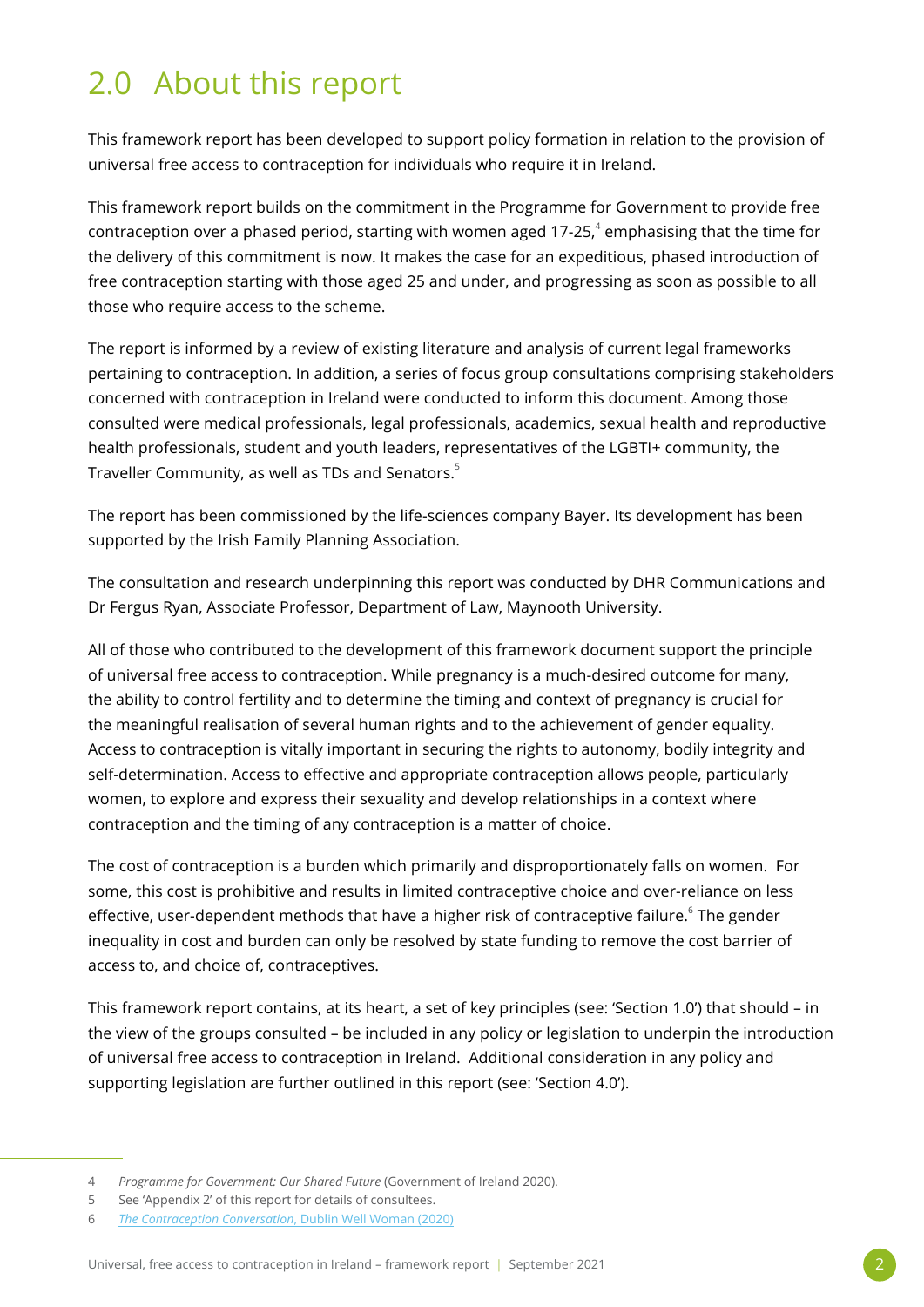# <span id="page-4-0"></span>3.0 Why now for universal free access to contraception?

It is a key principle of human rights that all countries should provide universal access to a full range of modern contraceptive methods to enable all couples and individuals to achieve their reproductive goals and give them the full opportunity to exercise the right to have children by choice. $^7$ 

In Ireland, the case for the provision of universal free access to contraception for individuals who require it is an issue which has strong public support. In a recent national survey on the attitudes of adults towards the provision of free, universal access to contraception in Ireland, 78% favoured the implementation of the measure.<sup>8</sup>

The provision of such universal free access to contraception was a key recommendation in the Report of the Joint Committee on the Eighth Amendment of the Constitution when it reported in 2017. Specifically, alongside measures to repeal the Eight Amendment and provide for access to abortion services, that committee called for "the introduction of a scheme for the provision of the most effective method of contraception, free of charge and having regard to personal circumstances, to all people who wish to avail of them within the State". $^{\circ}$  It flagged concerns about the cost of contraception, noting "that, while it is free for those with a medical card, for those on the cusp of qualifying for a medical card, the costs can be prohibitive. $T^{10}$ 

A working group on access to contraceptives was established within the Department of Health in 2019, following a public consultation, and reported on the barriers to access and the mechanisms to address them.

Notably, the Programme for Government (June 2020) firmly commits to providing free contraception over a phased period, starting with women aged 17-25.<sup>11</sup> However, no provision was made for the introduction of this measure in budget 2021. In December 2020, Seanad Éireann passed a motion, calling on the Government "to roll out free access to contraception to women and girls aged 17 to 25, as a matter of priority" and "to set out a timeline for the development of a scheme for contraception in the lifetime of this Government, in consultation with stakeholders."<sup>12</sup> In July 2021, a Contraception Implementation Group was established at the Department of Health to initiate implementation of the Programme for Government commitment.

10 Ibid. 3.15 (p.14)

<sup>7</sup> *[International Conference on Population and Development Programme of Action \(UNFPA\)](https://www.unfpa.org/publications/international-conference-population-and-development-programme-action)*.

<sup>8</sup> The survey was carried out by Ámarach Research across a national sample group of over 1,800 Irish adults. Field work was conducted in December 2020. Quotas were set on gender, age, social class and region and data was weighted to achieve a sample aligned with the national population.

<sup>9</sup> *Report of the Joint Committee on the Eighth Amendment of the Constitution* (House of the Oireachtas 2017) 3.16 (p.14)

<sup>11</sup> Programme for Government: Our Shared Future (Government of Ireland 2020), 47

<sup>12</sup> ["Access to Contraception: Motion"](https://www.oireachtas.ie/en/debates/debate/seanad/2020-12-15/11/) Vol. 273 No. 9 *Seanad Éireann Debates* 15 December 2020.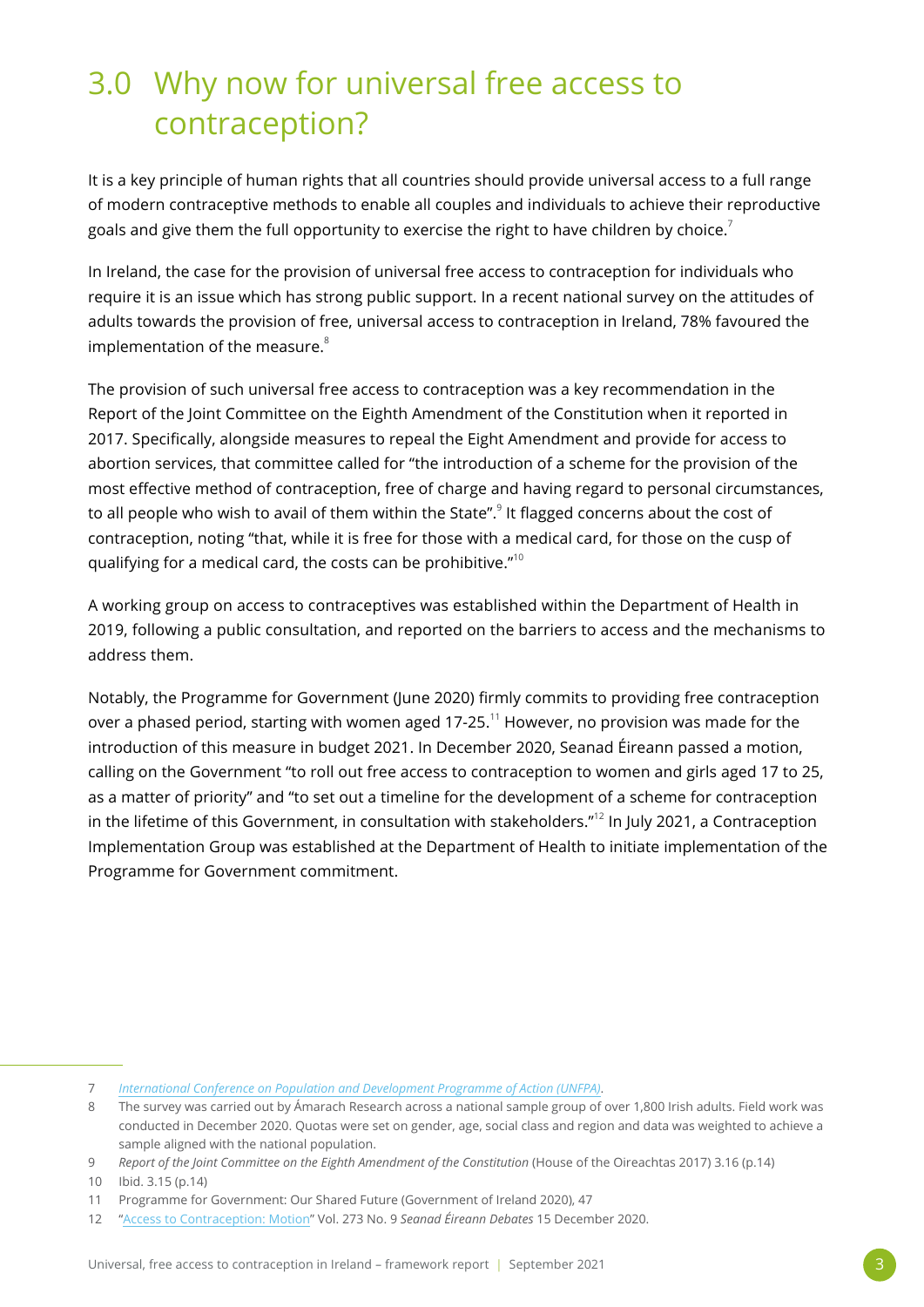June 2021 saw the passing of a resolution by the European Parliament on sexual and reproductive health and rights in the EU. Specifically, Paragraph 30, calls on member states:

"to ensure universal access to a range of high-quality and accessible modern contraceptive methods and supplies, family planning counselling and information on contraception for all, to address all barriers impeding access to contraception, such as financial and social barriers, and to ensure that medical advice and consultations with healthcare professionals are available, allowing all persons to choose the contraception method that best suits them, and thereby safeguarding the fundamental right to health and the right to choice".<sup>13</sup>

Against this backdrop of clear public and policy support for the provision of a scheme to introduce free universal access to contraception for all women in Ireland who require it, budgetary measures to implement the 2020 Programme for Government commitment have not yet been forthcoming.

Many of those who need access to contraception are denied meaningful choice because they can't afford their preferred method, even though long-acting reversible "fit and forget" methods are both the most effective means of controlling fertility and cost less in the long term. Those who don't have medical cards may find the upfront cost beyond their means.<sup>14</sup>

Dr Áine Murphy, who operates as a GP in Mayfield Cork and supports the Youth Health Service, reported<sup>15</sup> that she, and colleagues across the Southern region who were delivering termination of pregnancy services were witnessing how the cost of contraception, especially Long Acting Reversible Contraception (LARCs), was prohibitive for women attending for post-termination consultations. While the cost of termination was covered by the State, the cost of contraception was not.

<sup>13</sup> Sexual and reproductive health and rights in the EU, in the frame of women's health European Parliament resolution of 24 June 2021 on the situation of sexual and reproductive health and rights in the EU, in the frame of women's health (2020/2215(INI)).

<sup>14</sup> IFPA (2019) *Annual report: access, choice, and advocacy*, pg. 13

<sup>15</sup> Interview, Today with Claire Byrne, RTE Radio 1 (20 July 2021).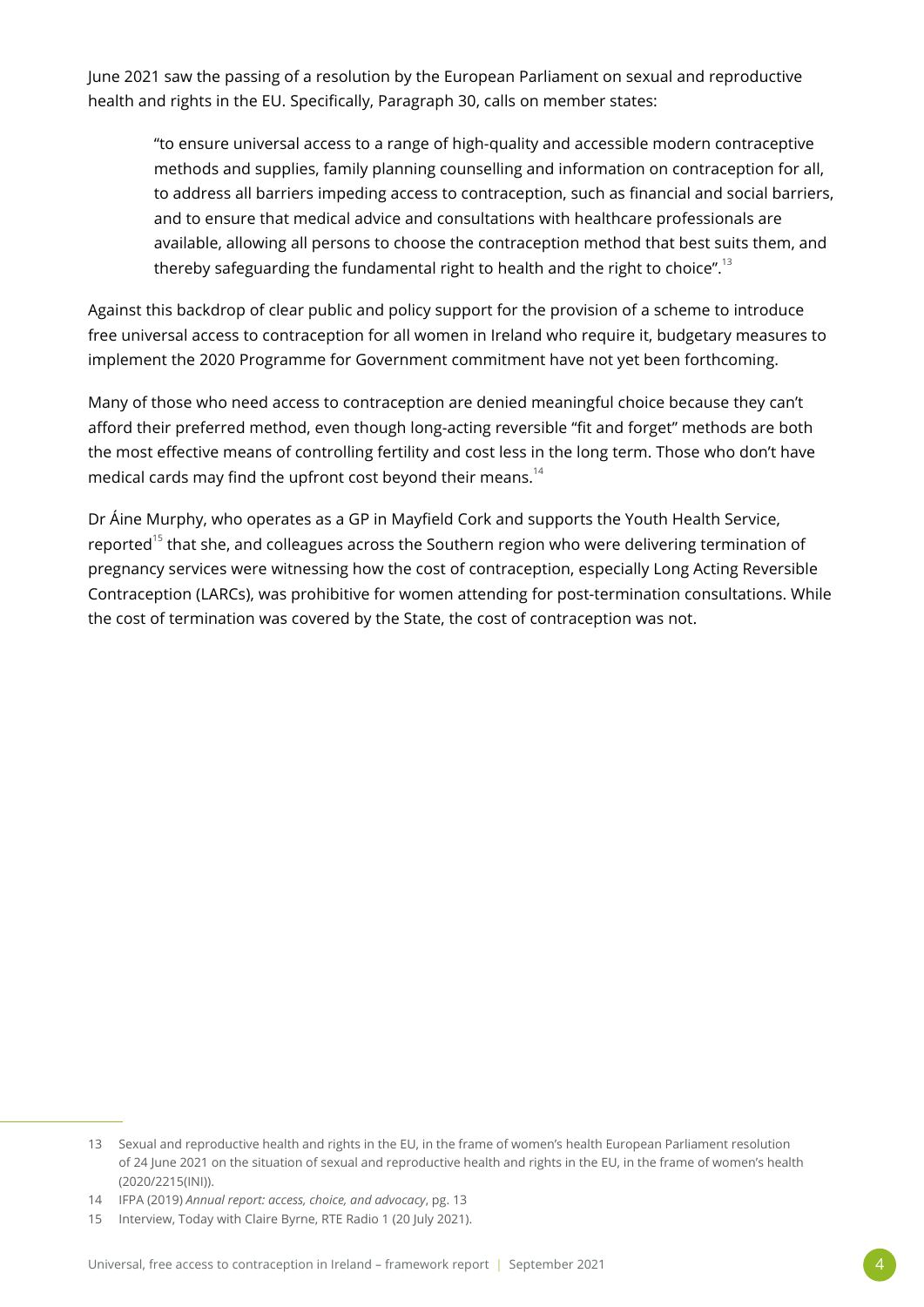The issue of prohibitive costs of contraception has been further highlighted by data from four recent studies. These provide a body of evidence that underscores the urgency of allocating funding to establish a contraceptive scheme:

- A Dublin Well Woman Centre report on contraceptive use in Ireland found that the majority of women involved in the study were using less effective user-dependent forms of contraception and were experiencing high levels of contraceptive failure, with under 25s particularly reliant on the pill or condoms.<sup>16</sup>
- Analysis of IFPA client data in 2019 found that 68% of women who accessed abortion care services were not using contraception; 20% were using condoms; 8% were using short-acting methods, such as the pill; 2% were using high-risk strategies such as withdrawal.<sup>17</sup>
- A 2021 audit by the Southern Task Group on Abortion and Reproductive Topics (START) of 475 women accessing abortion care found a virtually identical pattern.<sup>18</sup>
- A 2021 study carried out by UCC on contraceptive choices among university students concluded that cost heavily influences contraceptive choice: 40% of women rely on the pill and 55% rely on condoms and they overwhelmingly choose these methods due to the high cost of other methods like LARCs.<sup>19</sup> More than half of women surveyed said that they would definitely change, or consider changing, their contraceptive method if the cost barrier was removed, with the majority indicating they would move to the more-effective LARC methods.

As the Covid-19 vaccination programme concludes and Irish society more fully reopens, demand for sexual and reproductive health services will likely increase. In the main, young women will have little option but to choose a contraceptive method based on its cost and not its effectiveness, leaving them exposed to increased risk of unintended pregnancy.

For women, LGBTI+ people and non-binary people, access to contraception is fundamental to their overall health and wellbeing. Yet the high cost of the most effective methods makes them inaccessible to many in practice. The evidence is clear on the importance of providing individuals with access to reliable methods of contraception without adverse cost implications. Now, leading into Budget 2022, it is the critical time to act on longstanding commitments to provide universal free access to contraception to individuals in Ireland who require it.

<sup>16</sup> [The Contraception Conversation, Dublin Well Woman \(2020\)](https://wellwomancentre.ie/new-research-shows-majority-of-women-in-ireland-are-using-ineffective-contraception-to-prevent-pregnancy) 

<sup>17</sup> IFPA (2019). *Annual report: access, choice, and advocacy.*

<sup>18</sup> Horgan, P., Thompson, M., Harte, K., Gee, R. (2021). Termination of pregnancy services in Irish general practice from January 2019 to June 2019. *Contraception.* 

<sup>19</sup> McConnell, R., Meaney, S., and O'Donoghue, K. (2021). Influence of cost on contraceptive choices amongst University students in Ireland. *Irish Medical Journal*, 114(6), p.376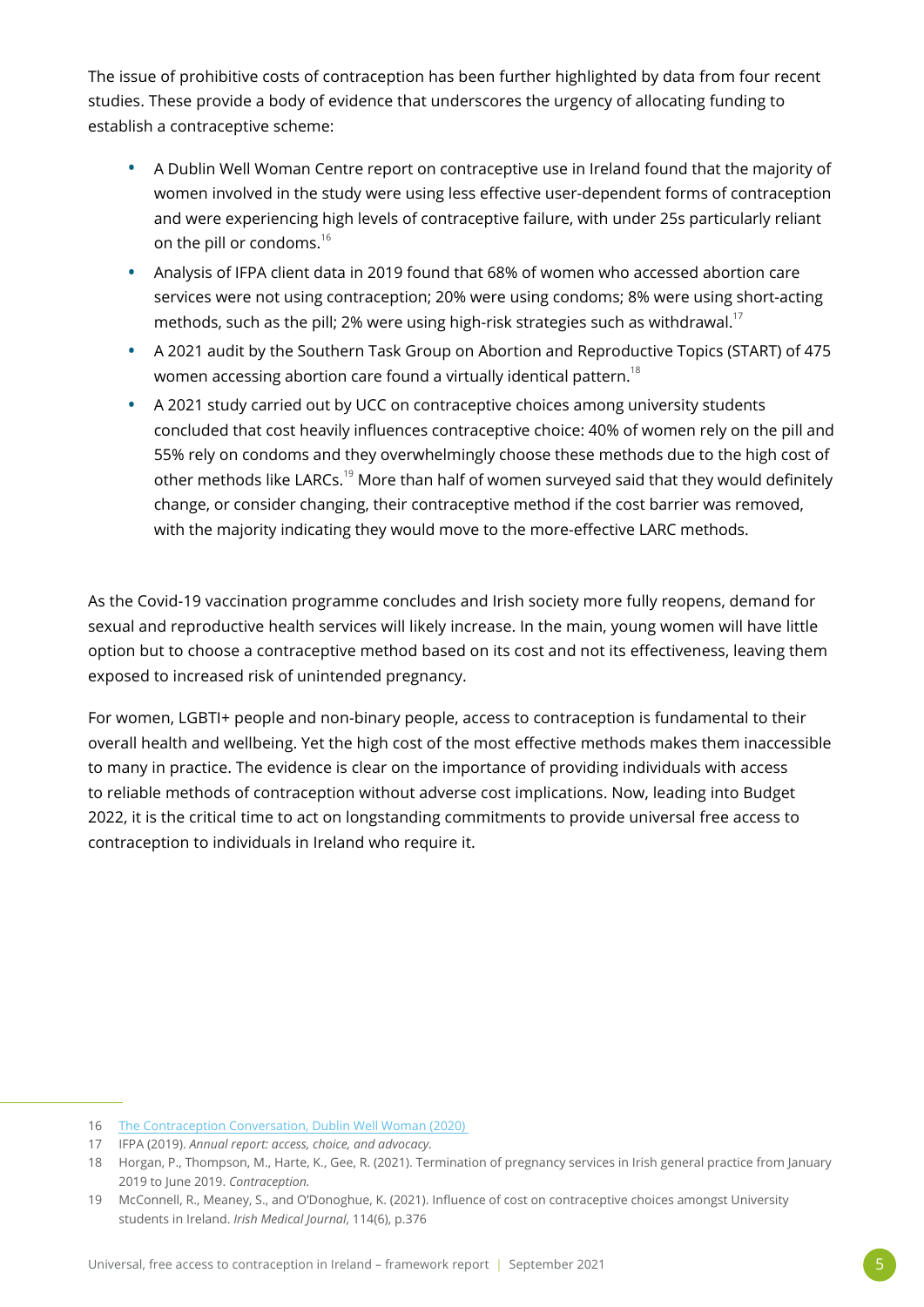# <span id="page-7-1"></span><span id="page-7-0"></span>4.0 What should inform a policy of universal free access to contraception in Ireland?

The scheme for universal free access to contraception should be designed to systematically and comprehensively provide rights-based information and services in line with international frameworks, standards, and best practice. The State should ensure that female contraceptives, as a fundamental component of sexual and reproductive health information and services, are available to all, accessible to all, acceptable to all, and of high quality.

Based on the WHO framework for contraception provision, an extensive literature review and a comprehensive series of consultations with key stakeholders, this document – in addition to the key principles that should underpin universal free access to contraception – also establishes a number of issues that should be considered in constructing policy and legislation to support the delivery of a universal scheme.

#### 1. Non-discrimination

A universal free contraception scheme should be accessible across the State, to women in rural, suburban and urban areas alike; to women in direct provision, women who are homeless, women with irregular immigration status, as well as Traveller women and LGBTI+ people, with the means of access being appropriate to the particular situation of each person and cohort. Particular efforts should be made to ensure that sex workers have access to appropriate contraception without judgment or fear of penalty. Such a scheme should also be disability-proofed to ensure full, appropriate access for people with disabilities.

Provision for free contraception should be inclusive, both in terms of coverage and in terms of the language used. In many cases, the decision to use contraception is a collective decision of a couple. In that regard, while contraception is important for most women, speaking of contraception solely in terms of access for women may be too narrow. LGBTI+ people and persons who are non-binary, may also require or wish to access female contraception methods.

#### 2. Availability

Contraceptives are part of a continuum of sexual and reproductive health services that should be considered as part of an overall sexual and reproductive health strategy, encompassing:

- Comprehensive sexuality education;
- Counselling and services for the full range of modern contraceptives, including emergency contraception;
- Antenatal, childbirth and postnatal care, including emergency obstetric and new-born care;
- Safe abortion services:
- Prevention and treatment of HIV and other sexually transmitted infections;
- Prevention, detection, immediate services and referrals for cases of sexual and gender-based violence;
- Prevention, detection and management of reproductive cancers, especially cervical cancer;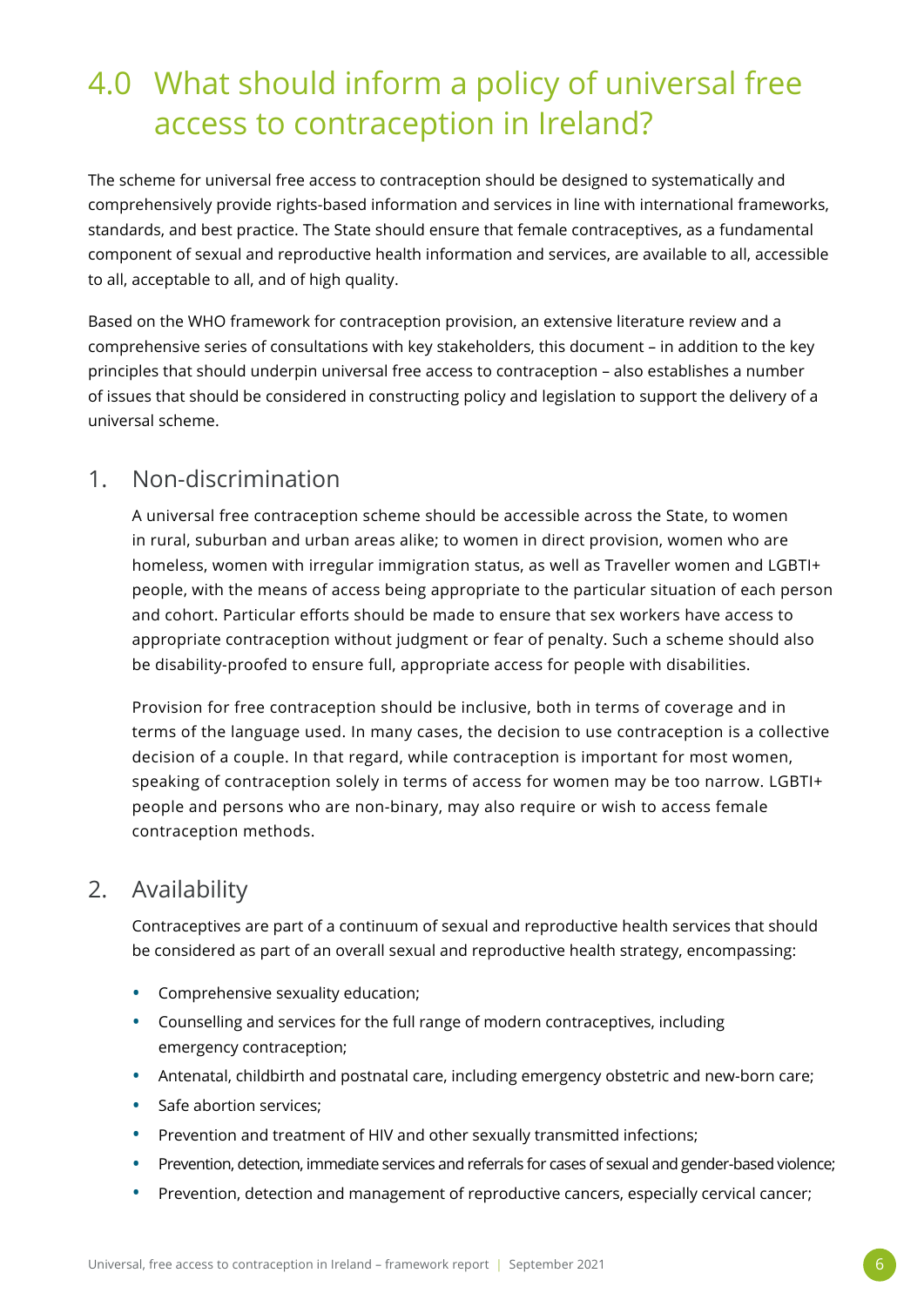- Information, counselling and services for subfertility and infertility;
- Information, counselling and services for sexual health and well-being throughout the life cycle.

The scheme for universal free access to contraceptives should ensure availability of a full range of female contraceptive methods, including short and long-acting reversible contraception, and emergency contraception.

#### 3. Accessibility

Contraceptive information and services should be accessible to all who need them, free of all barriers to access, including information, location and cost.

Up-to-date targeted education on sexual and reproductive health – including on all contraceptive options – is vital, not only for younger persons, but for all age groups. Education and outreach must be tailored to the particular needs of diverse communities and be mindful of the effects of marginalisation. A sex-positive approach should be placed at the centre of such information and education. The provision of information and education needs to be properly resourced, and available from a variety of sources and outlets.

If the scheme is to ensure equitable access to all available methods of female contraception, and promote good reproductive health, each phase of its roll-out must remove the cost barrier for all in the relevant age-group.

The scheme should be accessible through general practice and also family planning clinics, health centres, third-level campus health facilities and other locations staffed by suitably-qualified and trained healthcare practitioners. Nurse practitioners should have a central role in service delivery. Where a provider does not offer the full range of methods, clear signposting and referral to other providers must be available.

The reproductive healthcare needs of adolescents must be addressed through clear, national guidelines about how to approach both sexuality education and the delivery of sexual healthcare, such as providing contraception, to those under the age of 17 must be addressed.<sup>20</sup> Furthermore, the legal discrepancy between the ages of medical consent (16) and sexual consent (17) must be resolved.

Even with comprehensive free, universal access to contraception, for a complexity of reasons, women will still experience crisis pregnancies and will require support in that context, including access to emergency contraception, counselling, and abortion care. Women seeking emergency contraception in particular may still be subject to provider bias and judgement.

The individual right to access contraception and contraceptive choice must be free from coercion and the bias of others.

<sup>20</sup> SE/Tusla (2016) *Sexual Health and Sexuality Education Needs Assessment of Young People in Care in Ireland (SENYPIC) Composite Report of Findings.*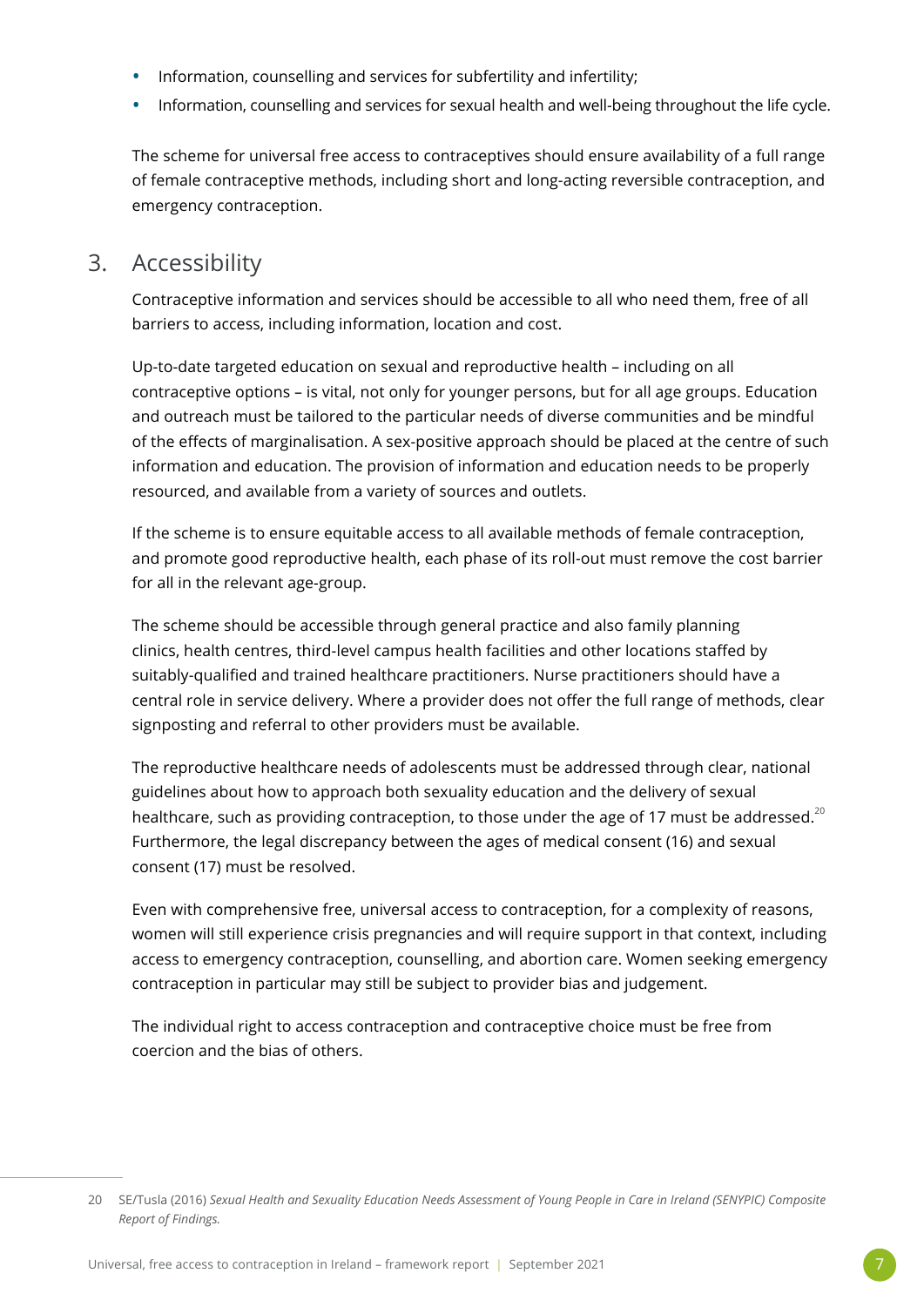## 4. Acceptability

The scheme to provide universal free access to contraceptives should be respectful of personal choice and values. It should facilitate each person to access the method that best suits their wishes, needs, and their individual situation and circumstances. Not every contraceptive will work for everyone and the same contraception will not suit every woman throughout her life course. For example, the commonly prescribed combined oral contraceptive pill ("the pill") is not recommended for women who are obese, smokers over the age of 35, or those who take certain medications, due to the risk of blood clots. Some individuals may prefer the "fit and forget" model of LARCs, while others may prefer a shorter-term option like the pill, patch, or ring. Furthermore, an individual's contraception needs and preferences vary throughout their reproductive life cycle.

### 5. High quality

Providing quality healthcare in the context of contraception will require proper and full funding of all medical options in the field of contraception, with full financial support for medical-led counselling and advice, as well as funding for prescribing, insertion, and fitting of the most appropriate contraception by medical professionals who are properly trained to counsel, prescribe, insert or fit such contraception. This will entail funding for access to appropriately trained medical practitioners, nurses, and family planning practitioners. The scheme for universal access to free contraceptives should be properly costed and resourced, with access to appropriate professional expertise.

## 6. Informed decision-making

The scheme for universal free access to contraceptives should be designed to respect the dignity and bodily integrity of each person by giving them the opportunity to make autonomous reproductive choices. In order for a person to make informed decisions, they need access to comprehensive information, counselling and support. Government policy on the availability of free contraception should support the principle of free and informed choice and access, while respecting personal preferences and providing supports for all pathways.

#### 7. Privacy and Confidentiality

The scheme to provide universal free access to contraceptives should be designed to provide confidential and private information and services, in particular to ensure that groups such as adolescents, LGBTI+ people, sex workers, migrants, and Travellers are comfortable with accessing services. It may well be that the closest available provider will not be favoured by the individual seeking contraception. While medical practitioners are, of course, required to respect the confidentiality of a patient, $^{21}$  those seeking contraception should not be compelled to access it through one location to the exclusion of other options that the individual perceives as more acceptable.

<sup>21</sup> On the responsibility of states to protect patient confidentiality, see *Panteleyenko v. Ukraine* (ECtHR, 29 June 2006), *L.L. v. France* (no. 7508/02) (ECtHR, 10 October 2006), *Armonas v. Lithuania* and *Biriuk v. Lithuania* (ECtHR, 25 November 2008), *L.H. v. Latvia* (no. 52019/07) (ECtHR, 29 April 2014), *Radu v. the Republic of Moldova,* (ECtHR, 15 April 2014), *Y.Y. v. Russia* (no. 40378/06) (ECtHR, 23 February 2016), *Konovalova v. Russia* (ECtHR, 9 October 2014) and *P.T. v. the Republic of Moldova* (no. 1122/12) (ECtHR, 26 May 2020).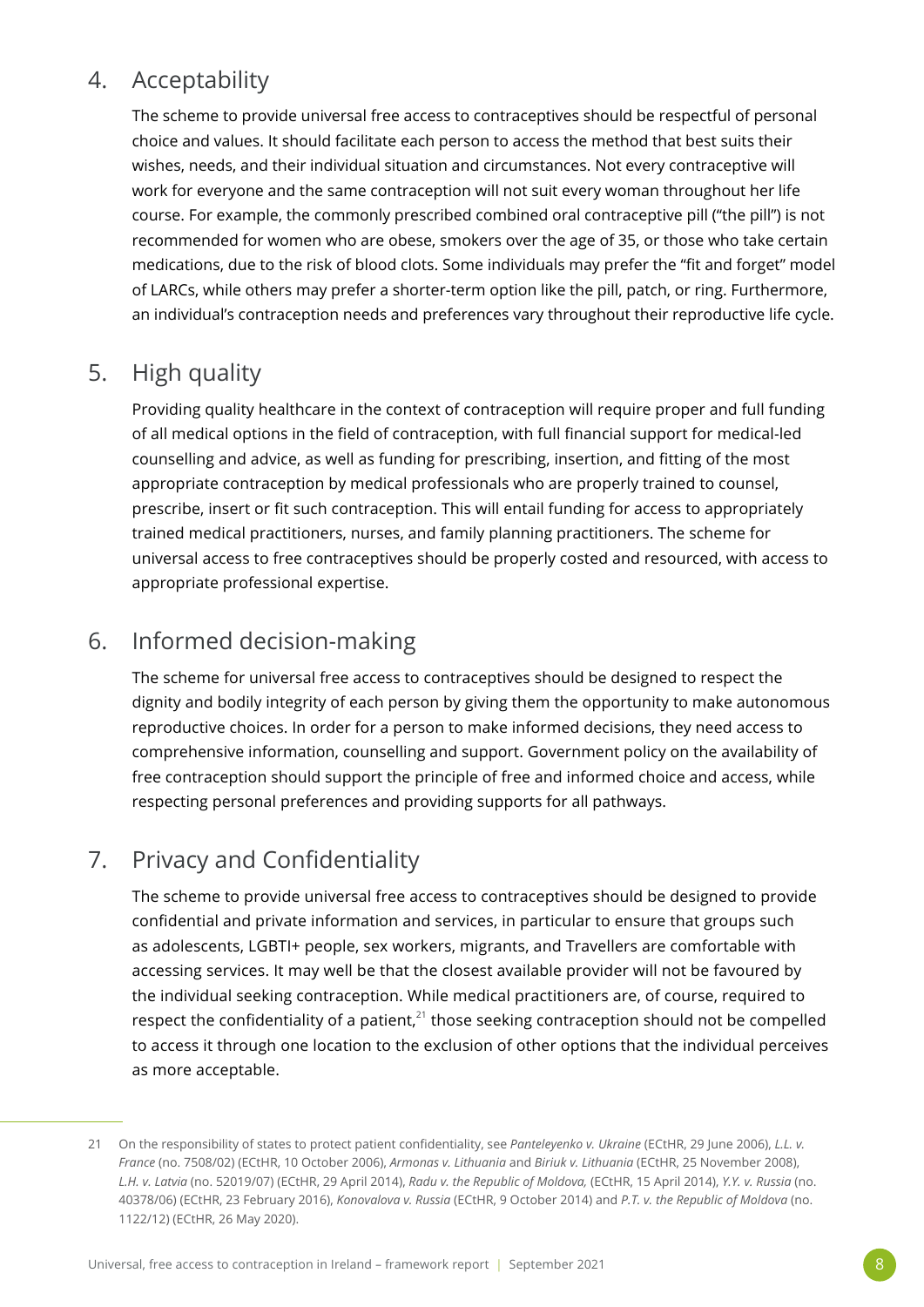### 8. Participation

The scheme to provide universal free access to contraceptives should be designed with the needs and perspectives of service users in mind. The scheme should therefore be designed in close consultation with women, adolescents, LGBTI+ people, migrants, sex workers, Travellers, and other relevant groups.

#### 9. Accountability

The scheme for universal free access to contraceptives should incorporate effective accountability mechanisms to ensure that the agency and choices of all service users are respected and fulfilled. Effective accountability means that all women, LGBTI+ people, and non-binary people are aware of their entitlements to sexual and reproductive health, and processes are in place for them to seek remedies and redress if their rights are not respected.

Systems to collect disaggregated data on contraceptive use should be developed to determine where investments should be focused and to determine where progress is being made.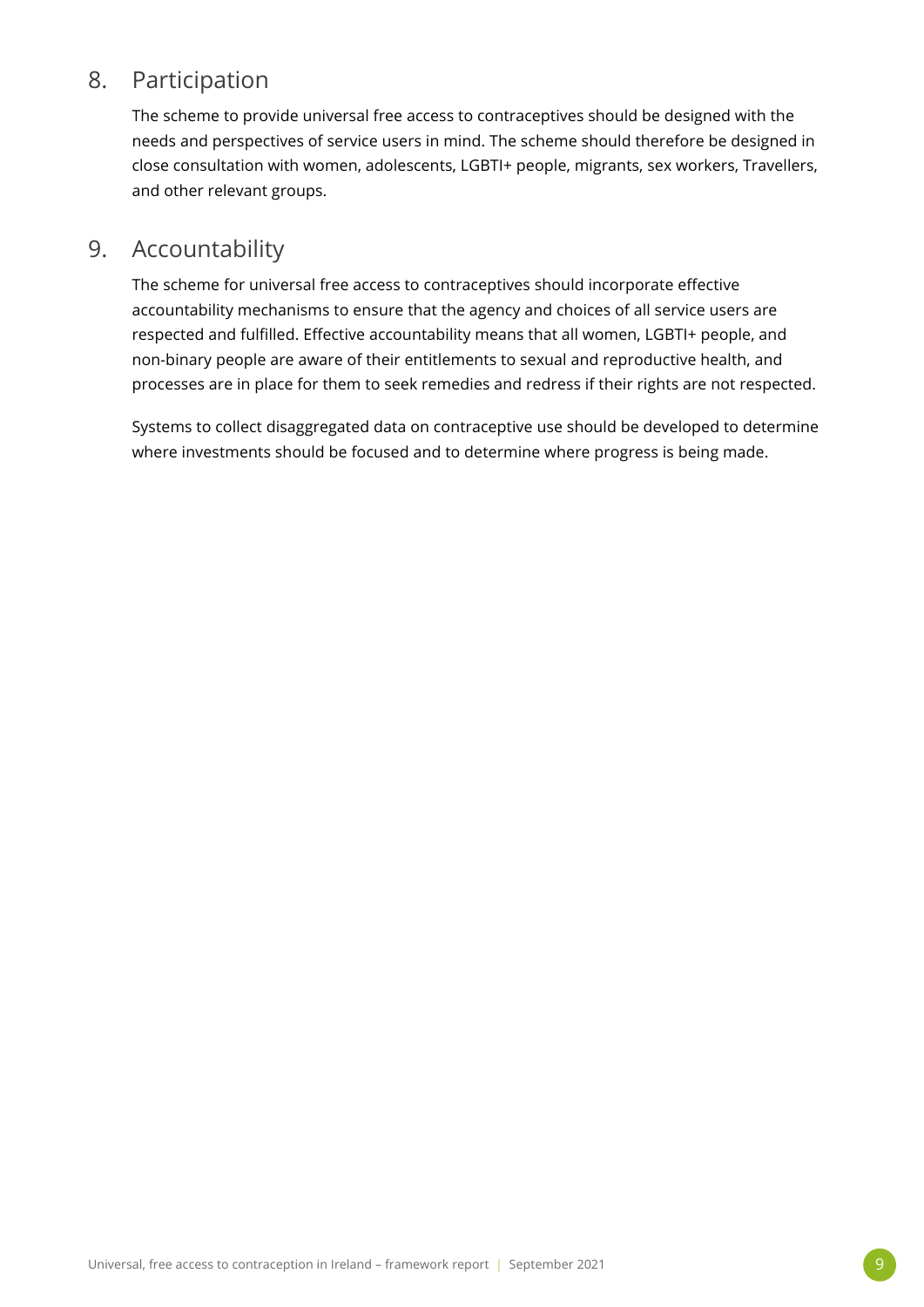## <span id="page-11-0"></span>5.0 Next steps

The time for action on the provision of universal free access to contraception is now. The case has already been established, a commitment was made in the Programme for Government, and recent research highlights the urgency of this issue.

Policy, budget and enabling legislation are now required to establish universal free access to contraception for those requiring it in Ireland. Until universal free access to contraception is provided for, it will remain an unacceptable contradiction that women can avail of abortion care without a cost burden, but may be exposed to risk of further unintended pregnancy because they are unable to afford their choice of the most reliable contraception and have to continue with the method that let them down in the first place.

The Minister for Health, Stephen Donnelly, TD, noted that, to provide for universal free access to contraception for women in Ireland "a sizeable body of work would need to be addressed in order to develop and finalise the policy approach, bring forward the necessary legislative proposal and ensure the implementation of service delivery arrangements".<sup>22</sup> This framework report, and ancillary work, has been developed to support the Government in delivering on its commitment to provide universal free access to contraception.

Building on the key principles and informants identified in this report, draft legislation is required to provide a comprehensive legal framework upon which the scheme can be built. This framework proposes new legislation, rather than amending existing legislation, so that it can, unequivocally, support the implementation of all the key principles set out herein.

Bayer, the life sciences company, has built a Budget Impact Model from the perspective of the HSE, accounting for direct costs of funding the scheme, i.e. drug costs and GP service fees. It has been developed in line with HIQA guidelines for Budget Impact Analysis of Health Technologies in Ireland 2018. It is costed over a five-year time horizon (2022 to 2026) with the intrauterine system (IUS), implant, injection, ring, patch and the oral contraceptive pill (OCP) methods included.

Based on the current IMO contract which lists payments to GPs for counselling and insertion of Long Acting Reversible Contraception (LARC) at  $\epsilon$ 70<sup>23</sup> and removal of a LARC at  $\epsilon$ 50, the full year additional cost of providing a scheme for 17-25 year olds would be €7.8m in 2022 rising to €8.4m by 2026. The increase is driven by population changes. It is based on the current situation whereby GMS patients have GP and drug costs covered, and GP visit card patients have GP costs covered.

22 PQ 178 10 December 2020.

<sup>23</sup> In the Budget Impact Model, Bayer included an additional €20 fee to cover the cost of the sterile pack used in LARC insertion.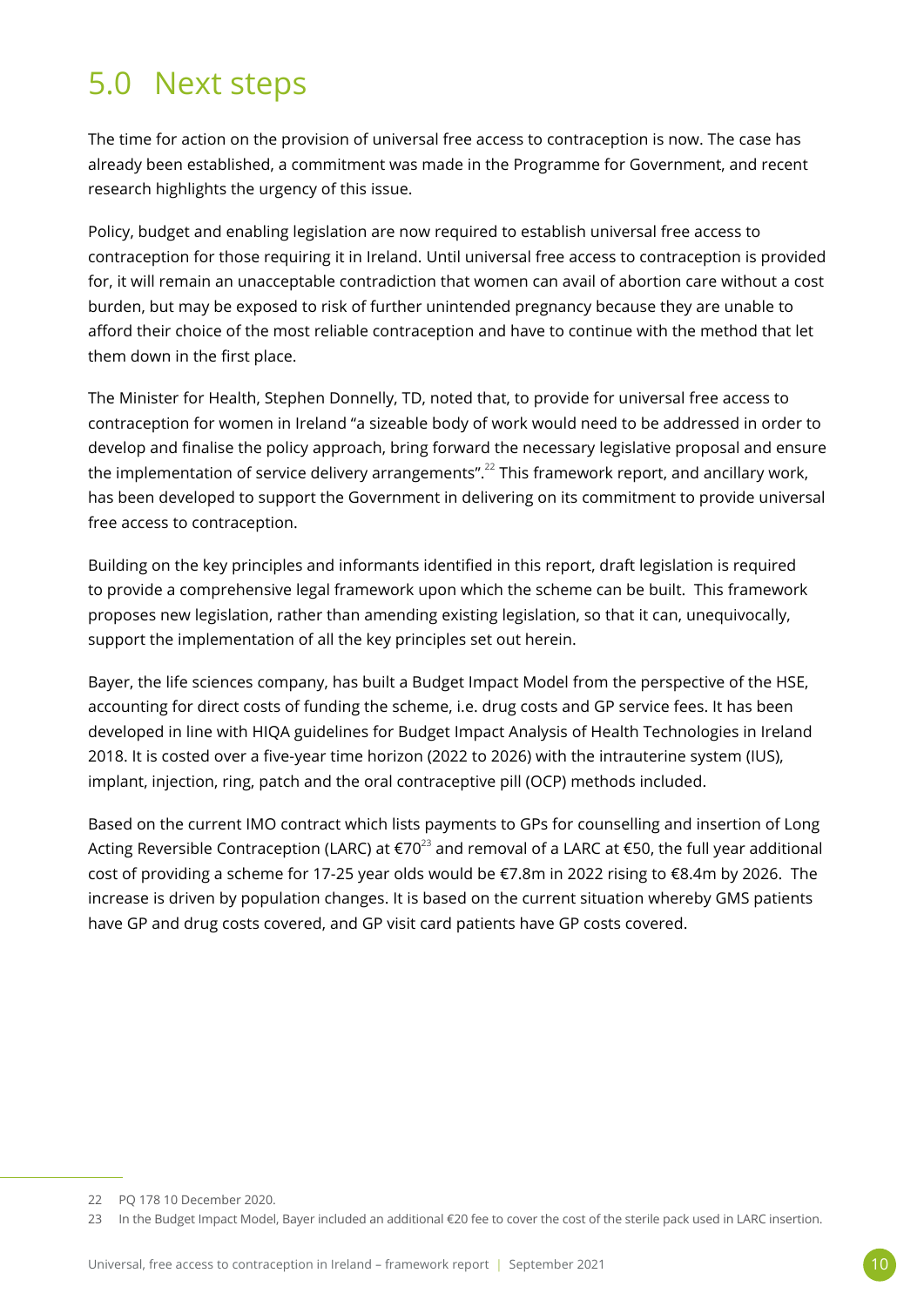However, given that LARC counselling and insertion requires the equivalent of four standard 15-minute GP appointments, it is likely that an increased fee may be sought reflecting the time required and service costs in the private market. To determine the impact of an increase in GP fees for LARC services, Bayer conducted a scenario analysis based on a range of prices charged to private patients for LARC services in various locations across the country. They also factored in a higher rate for a Short Acting Contraception (SAC) consultation, increasing it from €11.87 per the GMS GP consultation cost to  $\epsilon$ 25 per visit in this scenario analysis.<sup>24</sup> In this scenario, taking a mid-point of rates charged in the private market for LARC counselling, insertion and removal; and a fee of €25 per consultation for SACs; the additional costs for a scheme for 17-25 year olds would be €10m in 2022, rising to €10.8m in 2026.

The cost burden of contraception falls on women significantly more than on men, and the impact of an unintended pregnancy, whether it is continued or not, is also significantly harder on women. The gender inequality in cost and burden can only be resolved by state funding to remove the cost barrier of access to and choice of contraceptives.

With broad public and political support for the introduction of a scheme to provide universal free contraception to women who need it in Ireland, the time is now opportune to address the gender cost and provide women with the support they need to exercise choice and autonomy in their relationships, their work and their families, and to determine their own futures. The first step in achieving this self-determination for women will be the provision of an allocation in the 2022 budget which would facilitate the rollout of a scheme, starting with those under the age of 25, and subsequently expanding to all those who require access to the scheme.

<sup>24</sup> See: <https://www.hse.ie/eng/staff/pcrs/pcrs-publications/annual-report-2019.pdf>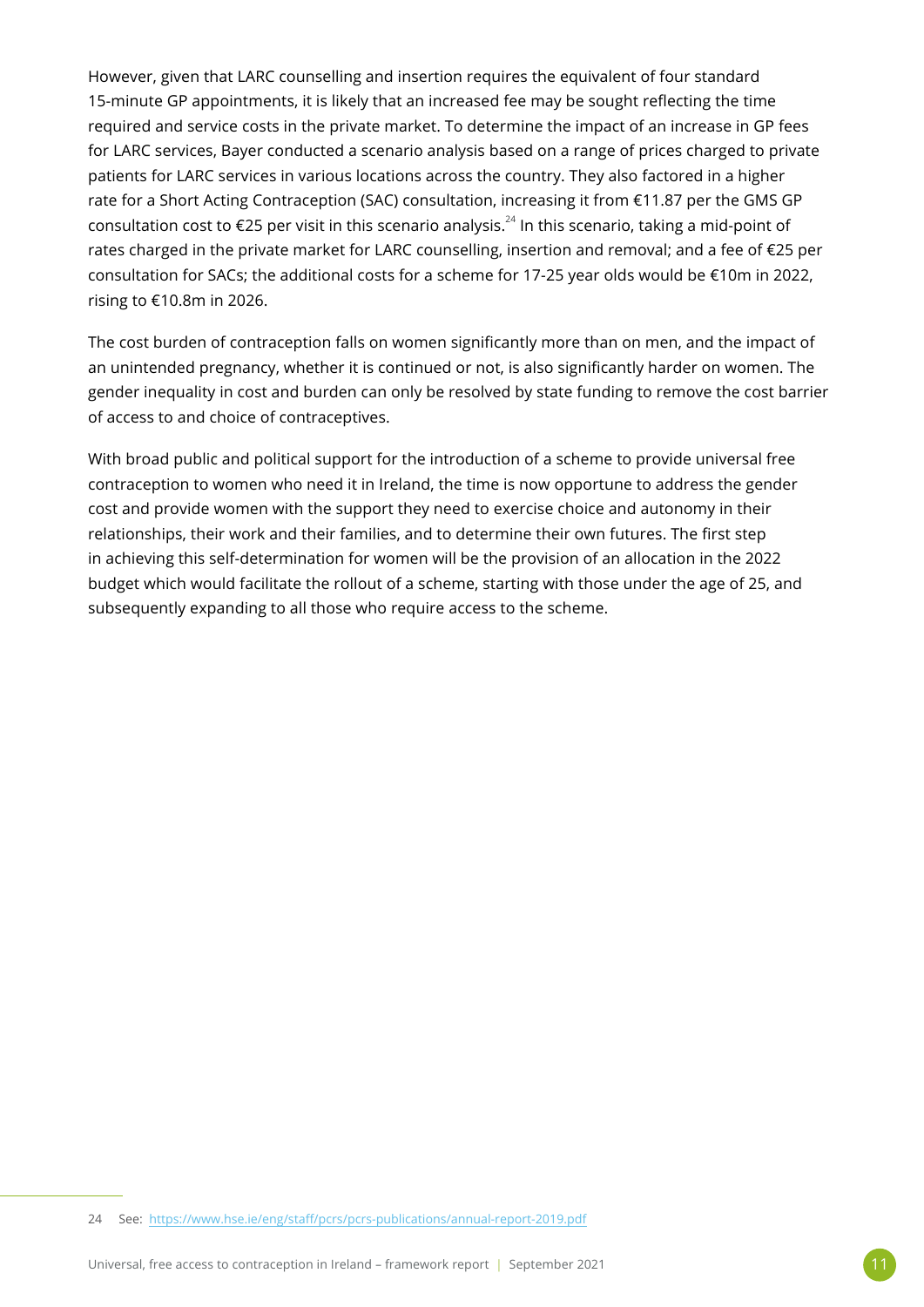## <span id="page-13-1"></span><span id="page-13-0"></span>Appendix 1

### Female contraceptive methods—cost and effectiveness

The following information has been prepared by the Irish Family Planning Association (IFPA) and reflects the methods of contraception available on the Irish market as of August 2021.

#### **Fit and forget methods**

• Long-acting, reversible contraceptives (LARCs) last from three months to ten years. They include intrauterine systems (IUS) also known as hormonal coils which lasts up to six years; hormone-free intrauterine copper devices (IUDs), or copper coils which can last up to ten years; implants (small rods under the skin in the arm that release hormones over up to three years); and injections of hormones that are effective for up to three months.

#### **User dependent methods**

- Barrier methods include diaphragms and condoms.
- Short-acting, hormonal contraceptives, such as the combined pill, vaginal ring and patch, and mini pill, work by preventing the ovaries from producing eggs and/or preventing sperm passing the cervix.

#### **Emergency contraception**

• The hormone-based emergency contraceptive pill and the copper coil prevent pregnancy when regular contraception has failed or wasn't used. Emergency contraception is effective for up to five days after unprotected sex.

#### **Permanent methods**

• Vasectomy and tubal occlusion—are ideal for those whose family is complete or who don't want to have children.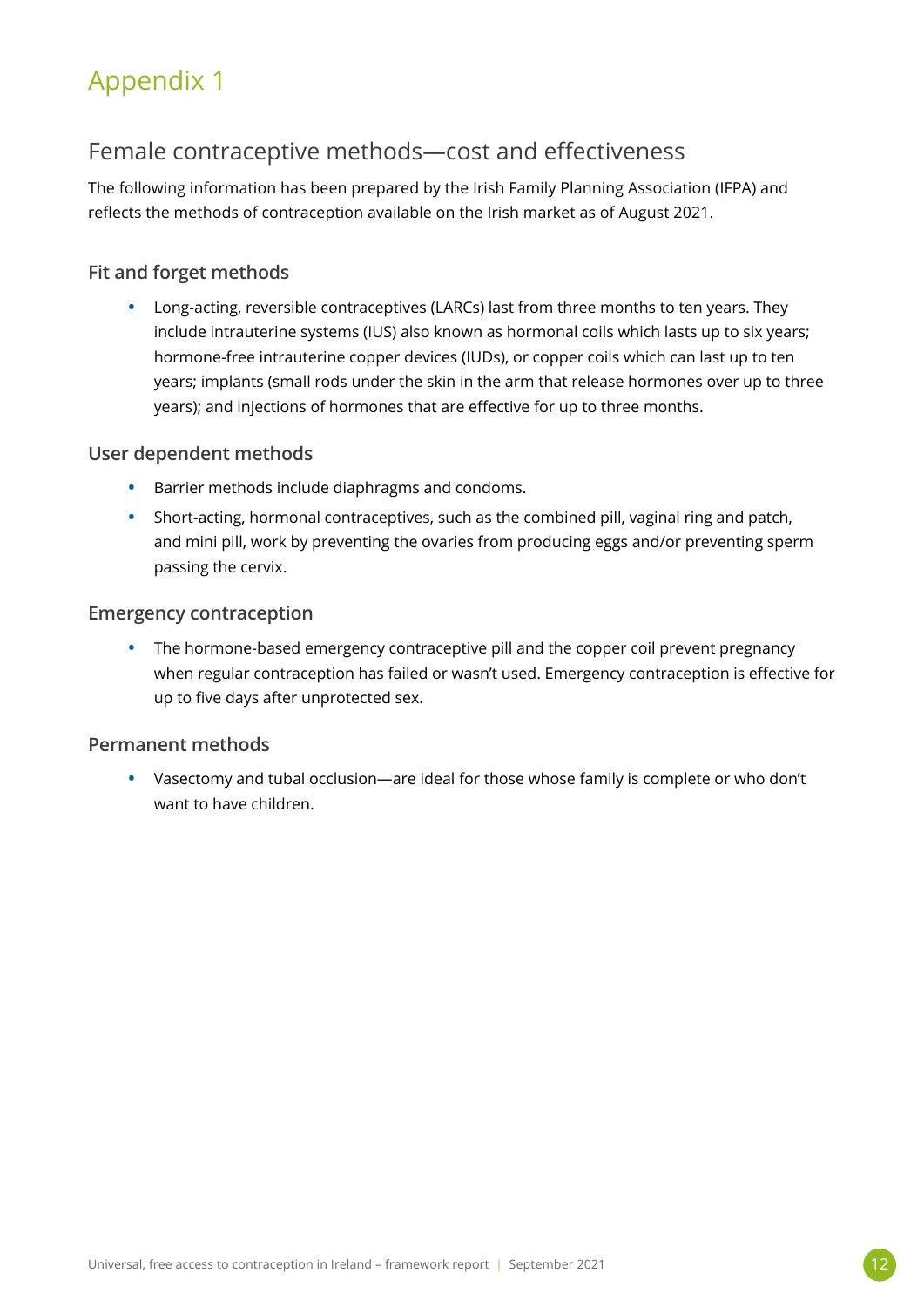LARCs, such as the IUD, IUS and the implant, LARC methods are around 20 times more effective than any other form of reversible contraception excluding the injection - depot-medroxyprogesterone acetate (DMPA).<sup>25</sup>

LARCs have proven to be a highly effective form of contraception. LARC offers women full contraceptive compliance (i.e. you cannot forget to take it). This is important, as other methods are susceptible to human error. LARCs offer much higher protection from pregnancy in typical use with 0.2 per cent failure rate for levonorgestrel intrauterine systems (LNG IUS), 0.8 per cent for copper intrauterine device (IUD), and 0.05 per cent for subdermal implants.<sup>26</sup> In contrast, with typical use of the pill (which reflects the reality that women forget to take it) the failure rate is 9%. With typical use, male condoms have a failure rate of 18% when used alone.<sup>27</sup> However, condoms have an important role to place in reducing transmission of Sexually Transmitted Diseases (STDs).<sup>28</sup>

The availability of a wide variety of contraceptive options is critical. Each woman's medical history and risk factors are unique, so not every contraceptive will work for everyone and the same contraception won't suit every woman throughout her life course. For example, the commonly prescribed combined oral contraceptive pill ("the pill") is not recommended for women who are obese, smokers over the age of 35, or those who take certain medications, due to the risk of blood clots. Some individuals may prefer the "fit and forget" model of LARCs, while others may prefer a shorter-term option like the pill, patch, or ring. Furthermore, an individual's needs and preferences with respect to contraception often varies across their reproductive life cycle.

While LARCs represent the most effective form of contraception, and can last years before needing to be replaced, the initial cost outlay for an IUD, IUS or an implant is particularly onerous. Combined with the fee for the initial consultation with a doctor and the subsequent appointment to insert the device, a woman may be faced with an outlay of several hundred euro if she does not have a medical card. However, over three to five years, the average annual cost can be significantly lower than less reliable user-dependent methods, such as daily pills, patches, diaphragms or condoms.

Other barriers to contraceptive access and LARC uptake can include lack of awareness of contraceptive options, regional disparities in the quality and availability of services, stigma and lack of confidentiality, and lack of provider training in LARC insertion methods.

Proposed reforms to contraception policy should promote good health by removing cost barriers for all those covered and from all methods. If, for example, long-acting methods are not included, the scheme will incentivise uptake of contraceptives that are less effective at preventing unintended pregnancy.

<sup>25</sup> Shoupe D. [Contraception and Reproductive Medicine. LARC methods: entering a new age of contraception and](https://www.ncbi.nlm.nih.gov/pmc/articles/PMC5675060/#:~:text=LARC%20methods%20are%20around%2020,injection%20%5B1%E2%80%933%5D.&text=But%20rates%20of%20unintended%20pregnancy,provera%20group)%20%5B1%5D)  [reproductive health.](https://www.ncbi.nlm.nih.gov/pmc/articles/PMC5675060/#:~:text=LARC%20methods%20are%20around%2020,injection%20%5B1%E2%80%933%5D.&text=But%20rates%20of%20unintended%20pregnancy,provera%20group)%20%5B1%5D) Accessed Sept 2021.

<sup>26</sup> J. Trussell, [Contraceptive Failure in the United States. Elsevier. Contraception 83 \(2011\)397-404.](https://www.sciencedirect.com/science/article/pii/S0010782411000497) Accessed Sept 2021.

<sup>27</sup> J. Trussell, [Contraceptive Failure in the United States. Elsevier. Contraception 83 \(2011\)397-404.](https://www.sciencedirect.com/science/article/pii/S0010782411000497) Accessed May 2021.

<sup>28</sup> [Centers for Disease Control and Prevention](ttps://www.cdc.gov/condomeffectiveness/docs/condoms_and_stds.pdf). Accessed May 2021.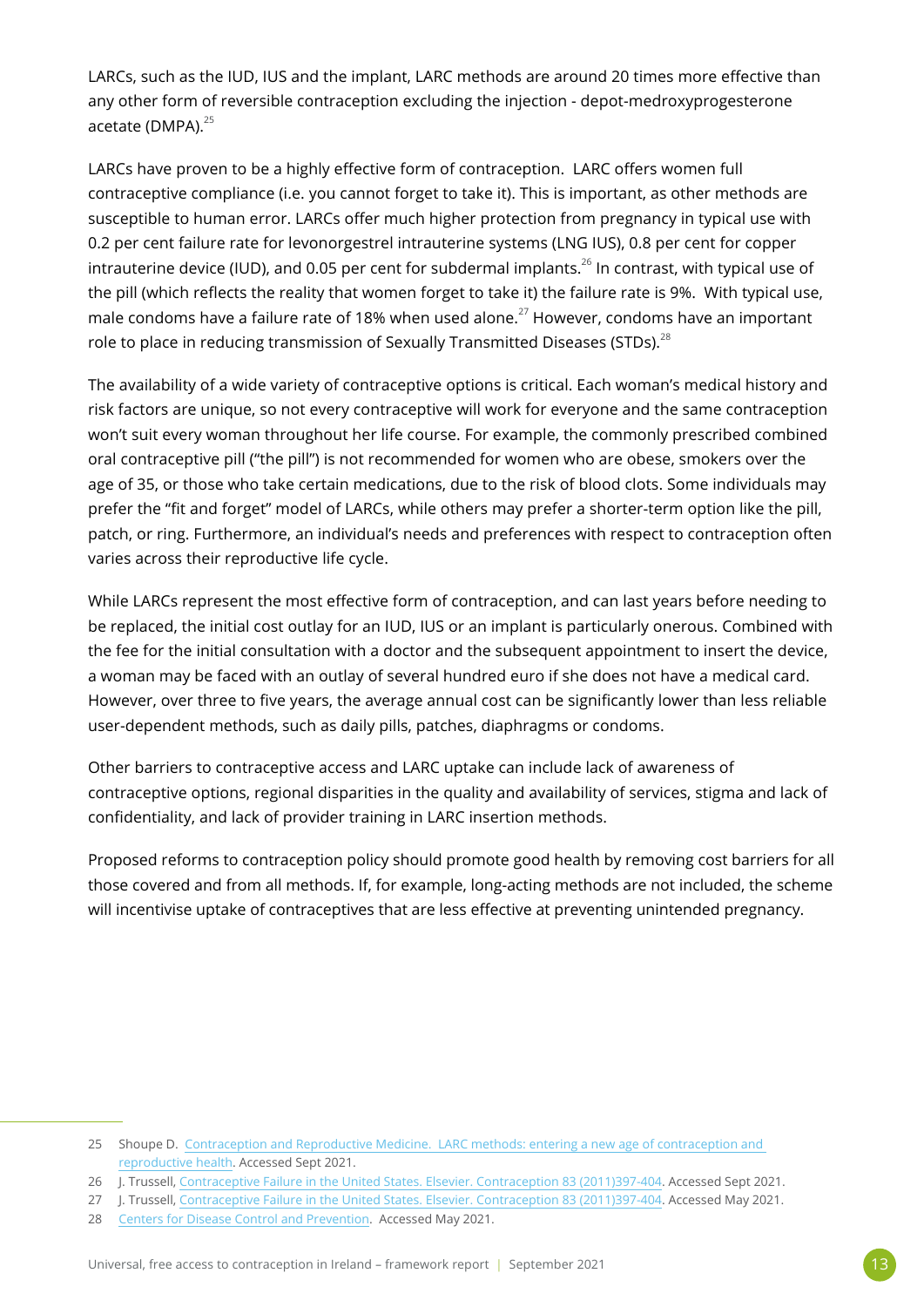## <span id="page-15-1"></span><span id="page-15-0"></span>Appendix 2

## Consultation underpinning this report

Feeding into the considerations in this document are the views harvested through a consultation process. This consultation process was conducted in June 2021 and took the form of a series of focus groups run over a one-hour period, using a virtual meeting space.

Participants were drawn from the medical profession (including: GPs; family planning specialists; nurses; consultants); members of the Oireachtas (recruitment was undertaken by the IFPA through the informal All-Party Group on Sexual and Reproductive Health); advocacy groups with an interest in women's health. In addition, a number of individuals with a track record in legal and academic work, specialising in sexual and reproductive health, participated in the consultation.

| Name                     | Organisation                                                                                |
|--------------------------|---------------------------------------------------------------------------------------------|
| Senator Aisling Dolan    | Seanad Eireann                                                                              |
| Senator Fintan Warfield  | Sinn Féin                                                                                   |
| Senator Pauline O'Reilly | Seanad Eireann                                                                              |
| David Cullinane, TD      | TD Sinn Féin spokesperson on Health                                                         |
| Dr Liz Barry             | GP and member of START                                                                      |
| Dr Éadaoin Lysaght       | Student Health Service, University College Dublin                                           |
| Dr Catriona Henchion     | Medical Director, IFPA                                                                      |
| Dr Mary Short            | <b>ICGP</b>                                                                                 |
| Dr Aine Murphy           | GP and member of Start Doctors Group                                                        |
| Dr Aoife O'Sullivan      | UCC Student Health Dept, Irish Student Health Association (ISHA)                            |
| Nurse Lisa Cryan         | <b>UCC Student Health</b>                                                                   |
| Maeve Taylor             | Director of Advocacy and Communications, IFPA                                               |
| Mairead Enright          | Reader in Law, University of Birmingham                                                     |
| Catherine Forde          | Barrister and reproductive rights activists (former member IFPA and<br>IPPF boards)         |
| Dr Catherine Conlon      | Asst Prof Social Policy, School of Social Work and Social Policy, Trinity<br>College Dublin |
| Noeline Blackwell        | Director, Dublin Rape Crisis Centre                                                         |

### Consultation Attendees